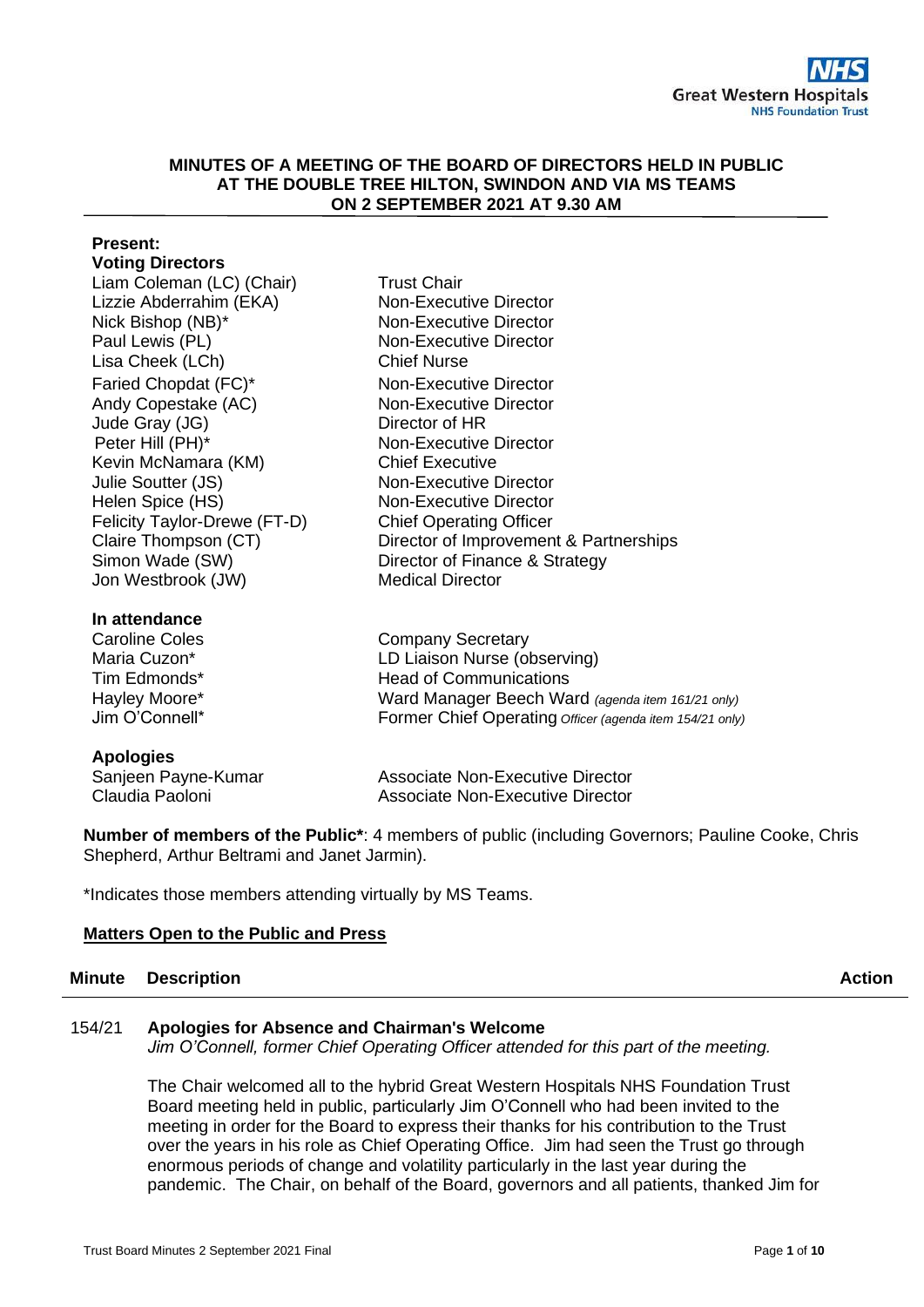all his hard work and effort and wished him every success for the future.

The Chairman wished to also pay tribute to Charlotte Forsyth, who was unable to attend the meeting, in her role as Medical Director. Although Charlotte had been hit by the pandemic in the early days she had worked tirelessly and incredibly hard remotely. The Chair, on behalf of the Board, governors and all patients, thanked Charlotte for her valuable contribution to the work of the Trust.

It was noted that this was the first Board to be held both virtually and face to face, known as a hybrid meetings, in order for the Trust to try to move forward in this still uncertain environment in terms of covid. This was intended to provide choice to join in a particular format however guidance and circumstances would be carefully monitored for any future format.

Apologies were received as above.

#### 155/21 **Declarations of Interest**

There were no declarations of interest.

#### 156/21 **Minutes**

The minutes of the meeting of the Board held on 5 August 2021 were adopted and signed as a correct record.

#### 157/21 **Outstanding actions of the Board (public)**

The Board received and considered the outstanding action list and the following noted:-

138/21 : Audit, Risk & Assurance Committee Board Assurance Report : Freedom to Speak Up - It was confirmed that individuals were advised of the outcome of any freedom to speak up case but in a sensitive and confidential way.

#### 158/21 **Questions from the public to the Board relating to the work of the Trust**

There was one question from the public to the Board with regard to the Radiology service. There followed a question around sharing patients records and system sharing policies. It was noted that both were under review.

#### 159/21 **Chair's Report, Feedback from the Council of Governors**

The Board received a verbal update which included:-

Governor Elections - Governor elections for the following constituencies would take place during September 2021 for Central and Southern Wiltshire, Northern Wiltshire and West Berkshire, Oxford, Gloucestershire, Bath and NE Somerset.

Annual Members Meeting – The Trust's Annual Members Meeting would take on Tuesday 21 September 2021 and this meeting was open to the public.

Board Workshop – The Board held a workshop on 5 August 2021 on Health Inequalities which included a presentation from Swindon Public Health. Kevin McNamara, Chief Executive added that Claire Thompson, Director of Improvement & Partnerships was the lead on health inequalities and any formal actions would come to Board following discussions from the Board Development that was currently taking place and off the back of this workshop. It was noted that the anchor concept within the Integrated Care System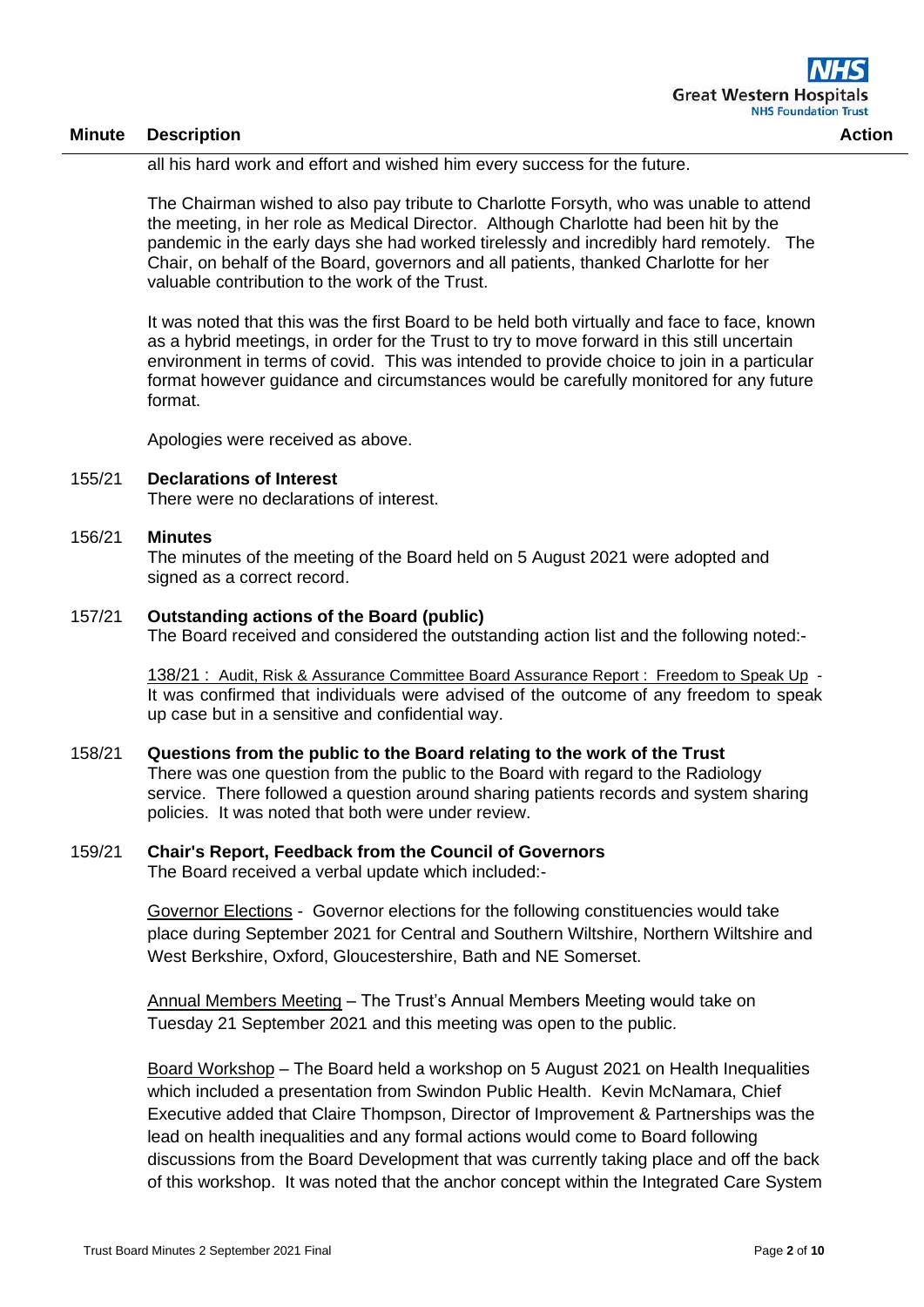was the overarching strategy and that the Trust would have more clarity on this approach by the end of the year.

Lizzie Abderrahim, Non-Executive Director asked which Board committee would this discussion occur. Kevin McNamara, Chief Executive replied that currently this would be Performance, People & Place however the Board Committee structure was under review.

The Board **noted** the report.

#### 160/21 **Chief Executive's Report**

The Board received and considered the Chief Executive's Report and the following was highlighted:-

Current Pressures - The whole health system, including the hospital, were still experiencing very high non-elective demand. The pressure on the Emergency Department had led to increased delays for ambulance handovers and measures had been put in place to mitigate this. The Trust held its second 'SAFER week' to focus efforts on safe and timely discharge to help ensure a good flow of patients through the hospital in the run up to the Bank Holiday weekend. It was noted that there had also been an increased number of admissions of children with respiratory syncytial virus (RSV), and the Trust were closely monitoring this trend.

The Urgent Care Centre remained closed overnight which would continue until September 2021 due to difficulties in staffing.

Covid-19 - The Trust had seen an increase in the number of patients in the hospital with confirmed or suspected Covid-19 in recent weeks. An increasing number of these patients needed treatment in our Intensive Care Unit (ICU).

Jon Westbrook, Medical Director noted that half of the patients in ICU were pregnant women and the Trust would endeavour to do all it would to get pregnant women access to the vaccination. Liam Coleman, Chair asked for clarification on the guidelines. Jon Westbrook, Medical Director replied that the guidelines were clear that pregnant women should get vaccinated however recognised this was still a difficult decision.

Staff Recognition - A number of events were planned to recognise staff and families for their great work and support over such a challenging period.

Senior Appointments - A warm welcome was extended to two new members of the Executive Team, Felicity Taylor-Drewe had joined as Chief Operating Officer from Gloucestershire Hospitals NHS Foundation Trust and Jon Westbrook had joined as Medical Director from Oxford University Hospitals NHS Foundation Trust.

Also congratulations to Rayna McDonald and Luisa Goddard who had been appointed to two substantive Deputy Chief Nurse roles.

The Board **noted** the report**.**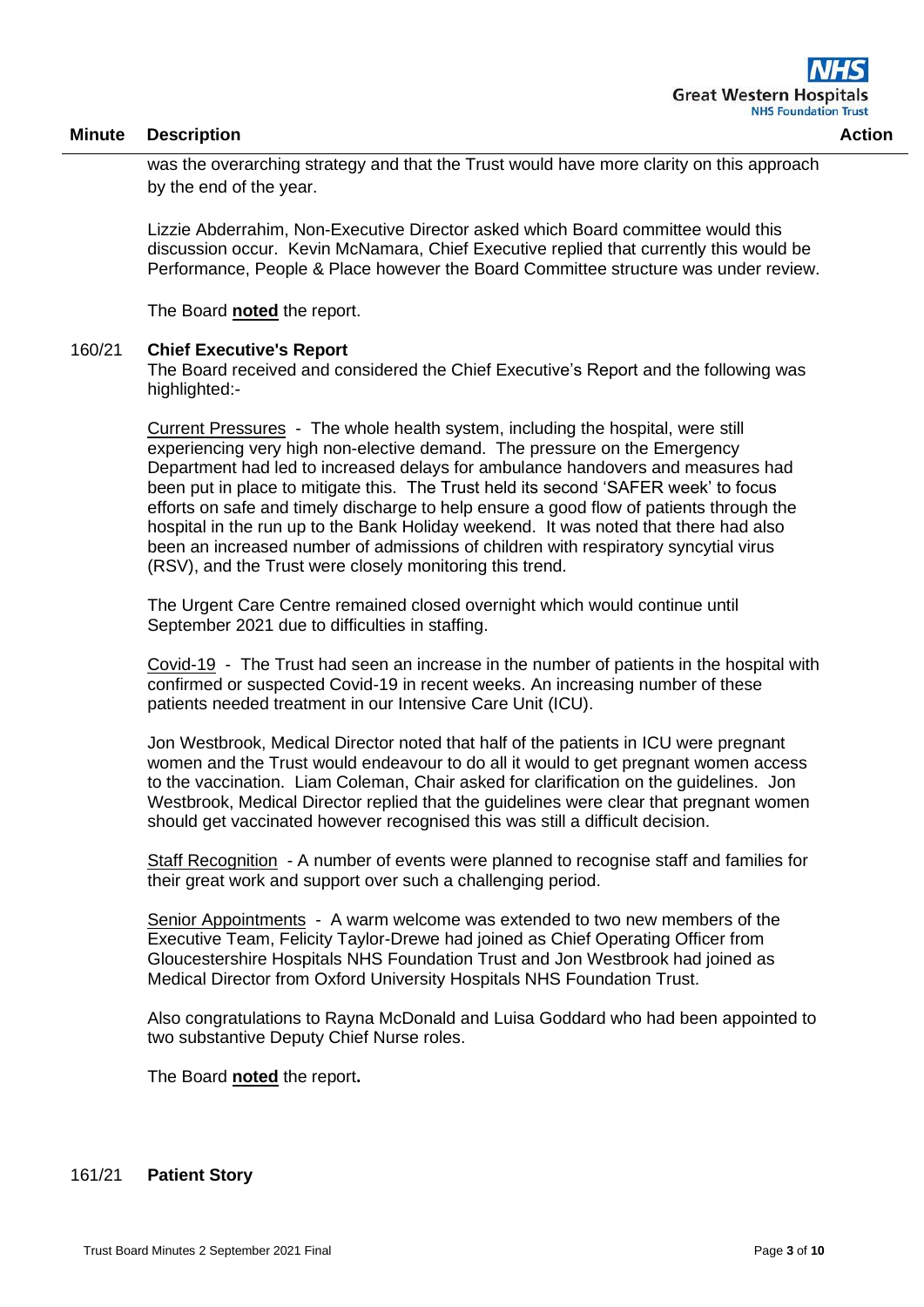*Hayley Moore, Ward Manager Beech Ward joined the meeting for this agenda item.*

The Board received a patient story which highlighted the experience a patient had on Beech Ward whilst dealing with a complex gynaecological condition. This story was a good example of a specialist nurse led ward. Although the majority of the experience was positive there were certain aspects of care that could be improved, namely on administering pain relief. As a result a different way of working was implemented so that there was no gap in prescribing.

There followed a discussion which included shared learning, sharing medical records and embedding a learning culture.

The Chair thanked Hayley for sharing the story.

The Board **noted** the patient story.

#### 162/21 **Integrated Performance Report**

The Board received and considered the Integrated Performance Report (IPR) which provided commentary and progress on activity associated with key safety and quality indicators in June/July 2021.

#### **Part 1 : Our Performance**

#### **Performance, People and Place Committee Chair Overview**

The Board received an overview of the detailed discussions held at the Performance, People and Place Committee (PPPC) around the IPR at its meeting on 25 August 2021.

It was recognised that in the evolving assurance and rating discussions within the board committee meetings the narrative was an important part of the process when determining an assurance rating. It was also acknowledged that this was a point in time.

Peter Hill, Chair of the Performance, People & Place Committee (PPPC) wished to recognise that Felicity Taylor-Drewe, Chief Operating Officer (COO) had attended the last 3 meetings before taking up the appointment of COO which had been quite a commitment and helpful to get up to speed before starting.

The following was highlighted:-

Recovery Plans - The Committee acknowledged that the Trust had failed to meet the revised national target and the target that GWH set itself, but work had progressed within specialties to improve recovery.

Board Assurance Framework - The Committee noted that this continued to be work in progress and that a Board workshop on Risk Management followed this meeting.

Emergency Department (ED) - High demand and lengthy ambulance turnaround continued. The Trust was awaiting further guidance on the new standards that were about to be introduced and a new management plan was in place, however the Trust was still waiting to see improvement and the Committee would monitor closely for the next few months.

Referral to Treatment (RTT) - The Trust performance remained static. There were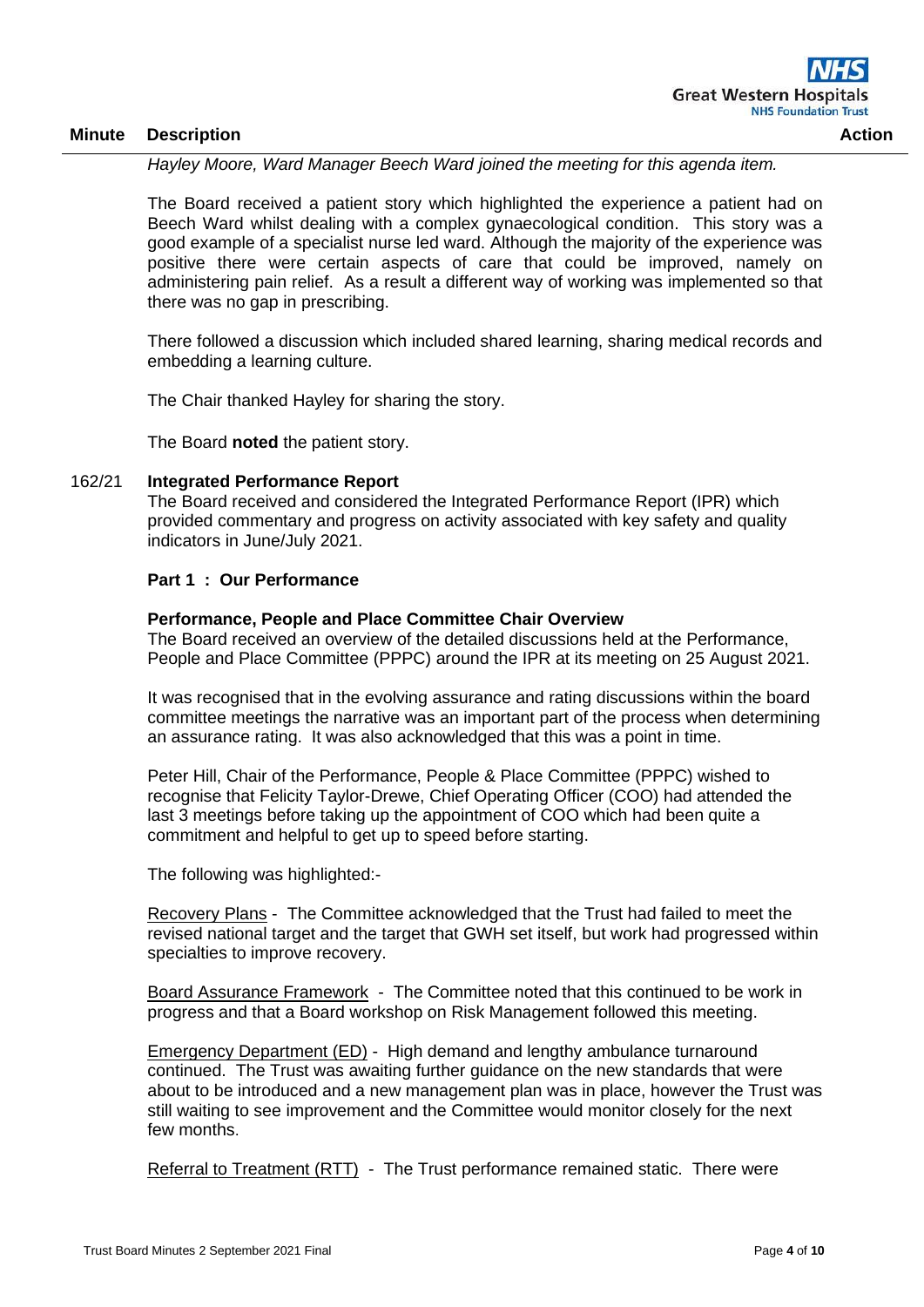some concerns around anaesthetic staffing and its impact on Elective activity, this was being reviewed and recommendations expected to be made that will form part of a recovery plan for the service.

Diagnostic Performance (DMO1) - Performance had improved from May to June 2021 and a decrease was seen in the wait list size. Waiting lists and breaches were expected to increase due to reduced CT van capacity, staff vacancies and overdue surveillance lists which would impact on the Trust's performance going forward.

Cancer Performance - There had been on-going issues around two week wait and recovery would be delayed until October 2021. The Committee acknowledged the pressure on the system. A deep dive was scheduled for the next meeting.

Stroke Performance - Stroke performance had been discussed in more depth at the July 2021 meeting and since then an increase had been seen in demand with multiple patients arriving on site at the same time which had caused some delays in admittance.

IT - The team had demonstrated good progress on a number of fronts whilst recognising the challenges ahead. The amber rating reflected the vacancy for a Director of IT.

Community Performance - Great work had been achieved in this area however there were a number of risks and a lot of pressures within the community and primary care division that the team were working hard to overcome and make improvements.

Workforce - Whilst acknowledging risks the Committee was assured by management actions. The amber rating reflected the dynamic and challenging environment.

Equality, Inclusion & Diversity (EDI) - The Committee were pleased to read the work that was being done around EDI as presented in the Annual Report.

PAM submission - The Committee were assured on behalf of the Trust Board to approve the submission, whilst noting that there were several issues to be addressed going forward (as identified in the submission).

Liam Coleman, Chair recognised that there were key areas to keep close observation, namely ED pressures and the recovery programme. For the Board the recovery programme was vital and should not remain static however recognised that the nature of the covid environment, which constantly changed, together with certain factors not in the Trust's control all impacted on the plans for recovery. The Board recognised the in-depth and up to date discussions at the Board Committees and that it was for the Board Committees to determine whether escalation to Board for any decisions on resource realignment was required.

The Board received and considered the Operational element of the report with the following highlighted:-

Stroke Performance - Although as yet to be validated the anticipated GWH Sentinel Stroke National Audit Programme (SSNAP) Audit Score for Q1 was a level B.

Cancer Performance - It was noted that a number of cancer patients had been contacted due to their current patient choice status as 'awaiting treatment post covid-19 in order to have a clear pathway going forward.

RTT Recovery - In H2 the Trust would be introducing modelling and forecasting and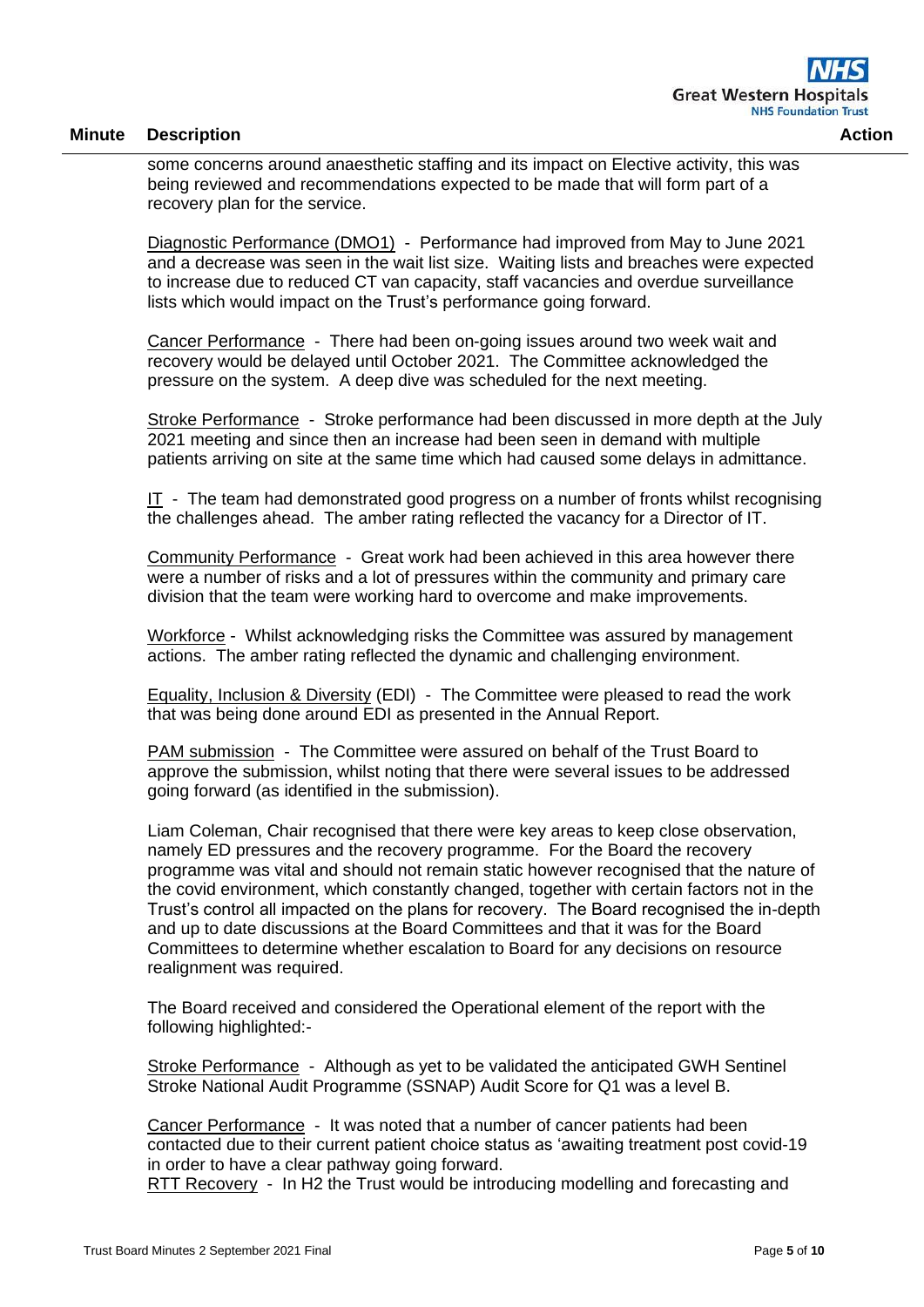KM

more detail would come through the Board committee.

There followed a discussion with regard to forecasting and modelling not only for acute local demand but also for system working. The Chief Executive and Chief Operating Officer would pick this up and link within the system conversations linking it to inequalities.

**Action : Chief Executive** 

**Part 2 : Our Care** 

#### **Quality & Governance Committee Chair Overview**

The Board received an overview of the detailed discussions held at the Quality & Governance Committee around the quality element of the IPR at the meeting held on 19 August 2021 and the following highlighted:-

Electronic Discharge System (EDS) - The Committee was again disappointed at the lack of progress. The trust's failure to meet a contractual requirement constituted a red rating. Whilst accepting that a new computer system would go some way to addressing this matter the Committee believed there were other approaches that could be used meanwhile in order to improve performance.

Ockenden Report - Although there had been continued improvement, concern was raised at the c£200,000 shortfall in NHS funding to meet the planned investment.

Liam Coleman, Chair asked if the £200k funding was not received would the Trust be able to find the shortfall. Paul Lewis replied in his capacity as Non-Executive Director Maternity Champion that discussions and actions were in place to resolve this issue both locally and in the wider system and this would be worked through in the next 4-6 weeks. Andy Copestake, Chair of Finance & Investment Committee (FIC) added that this had also been raised at FIC as there was some concern that the shortfall figure kept moving. Lisa Cheek, Chief Nurse clarified that the confusion resulted from pulling all maternity areas together and that there were other funding streams to include. In undertaking a whole maternity approach this would enable an understanding of all gaps to be addressed in terms of maternity and safety.

There followed a discussion that linked back to board assurance and risk appetite. It was acknowledged that as a Board there was no risk appetite to not delivering on the Ockenden recommendations and therefore the Trust would have to find sufficient funds to meet the shortfall. It was agreed that the timescale to revisit this would be at the November 2021 Board meeting, tracked through the Quality & Governance Committee. **Action : Chief Nurse**

LCh

It was noted that this decision could impact on the Trust's use of resources CQC rating and therefore a clear audit trail would be required to evidence the factors that contributed to a possibly low rating and clearly demonstrating where the Trust had put its priorities.

Julie Soutter, Non-Executive Director commented that the public view data for complaint rates and Friends and Family Test appeared low against a backdrop of patient experience rated green/green in the board committee assurance report. Lisa Cheek, Chief Nurse replied that the public view data for Q4 was expected to improve and more in line nationally and locally. In terms of the board committee assurance report there were a variety of reports considered on how the Trust was learning which encapsulated the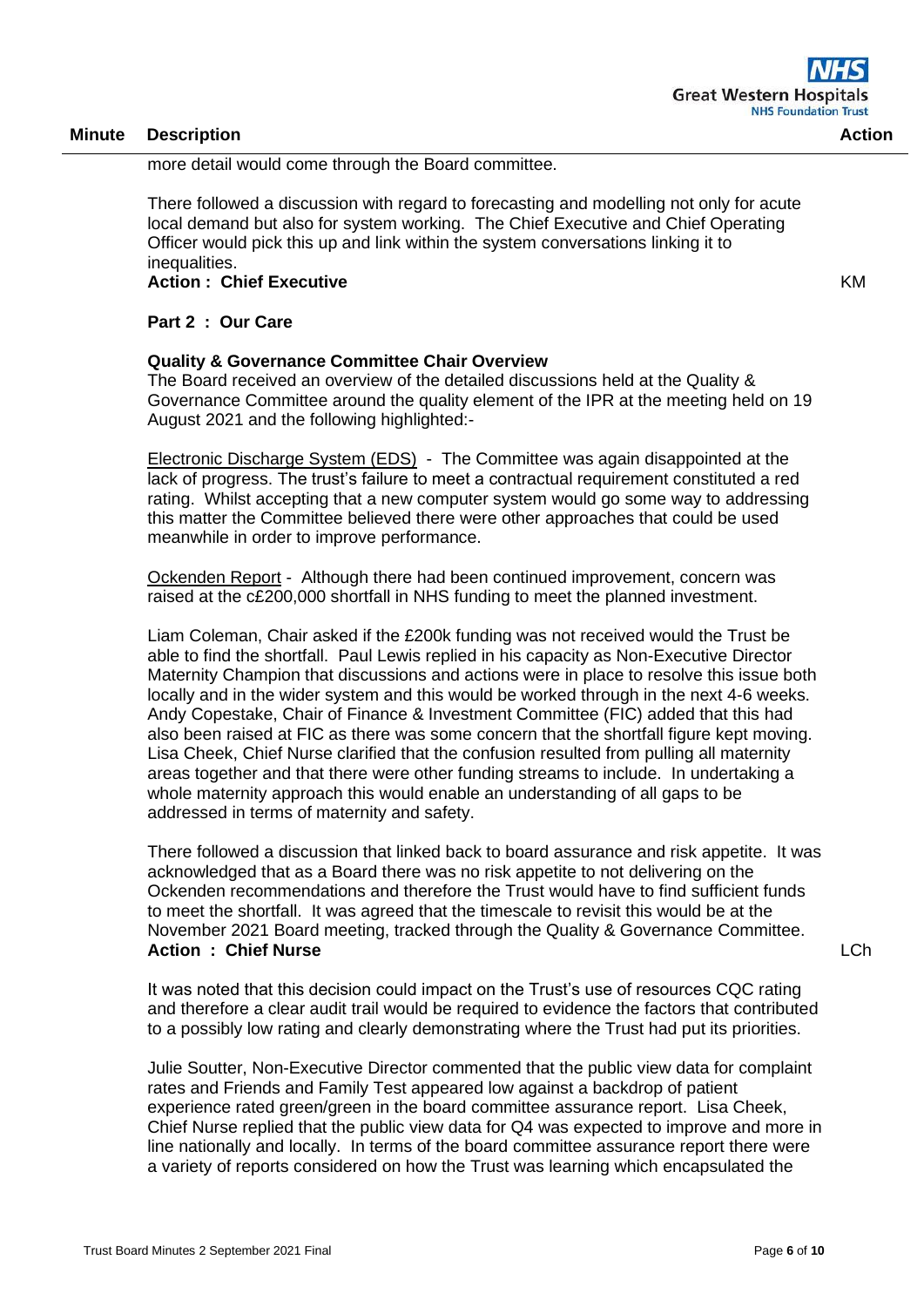whole patient journey where improvements had been made and hence the green/green rating. Kevin McNamara Chief Executive added that the Board should be mindful in comparatives that the Trust had a higher risk due to the mix of services, including Primary Care, which the other acute hospitals in the BSW system did not have.

The Board received and considered the Quality element of the report with the following highlighted:-

Serious Incidents (SIs) - There had been a real focus not only to reduce the number of SIs, which were now down to 16 from 63 in March 2021, but also to learn from the incidents. The next steps, once the backlog (due to covid) had been completed, was to look at the processes and the more wider themes and the outcome would go through the governance structure.

## **Part 3 : Our People**

The Board received and considered the Workforce performance element of the report. It was noted that October 2021 was Black History month and that the Trust's BME network would lead on a Trust event on 14 October 2021, more detail would be included in next month's report.

## **Finance & Investment Committee Overview**

The Board received an overview of the detailed discussions held at the Finance & Investment Committee around the financial element of the IPR at the meeting held on 23 August 2021 and the following highlighted:-

Month 4 Position - Another good month with all the main indicators green. The only concern this month was Theatre stocks where an accrual of £498k had been made to correct a potential stock discrepancy. This was being investigated.

Expenditure Trends - The Committee welcomed the first report of its kind on expenditure trends in the Trust over recent years, accepting that Covid had a marked effect on expenditure levels over the last 18 months. The red risk rating reflected the significant challenge to reduce expenditure levels post-Covid and the amber rating on management actions reflected that this report was work in progress.

Finance Risk Register - A good discussion on the Finance Risk Register. The amber rating on management actions reflected the need to address a small number of housekeeping and timing issues.

Board Assurance Framework - The Committee discussed the revised BAF and was assured that there was good linkage between the Finance Risk Register and the BAF. The new layout appeared to work well, including an extensive list of flags and associated actions. Whilst this was still work in progress, the Committee was assured that the strategic risk was being managed effectively.

Strategic Planning Framework - A good paper setting out a revised approach to system and organisational planning. The Committee was pleased to see good linkage between Finance, Operations and HR in the planning process. The Committee approved the new approach; however gave an amber/amber rating on the basis of emergent timelines, responsibilities and links to overall system approach.

Procurement - The Committee approved a one year extension to the contract for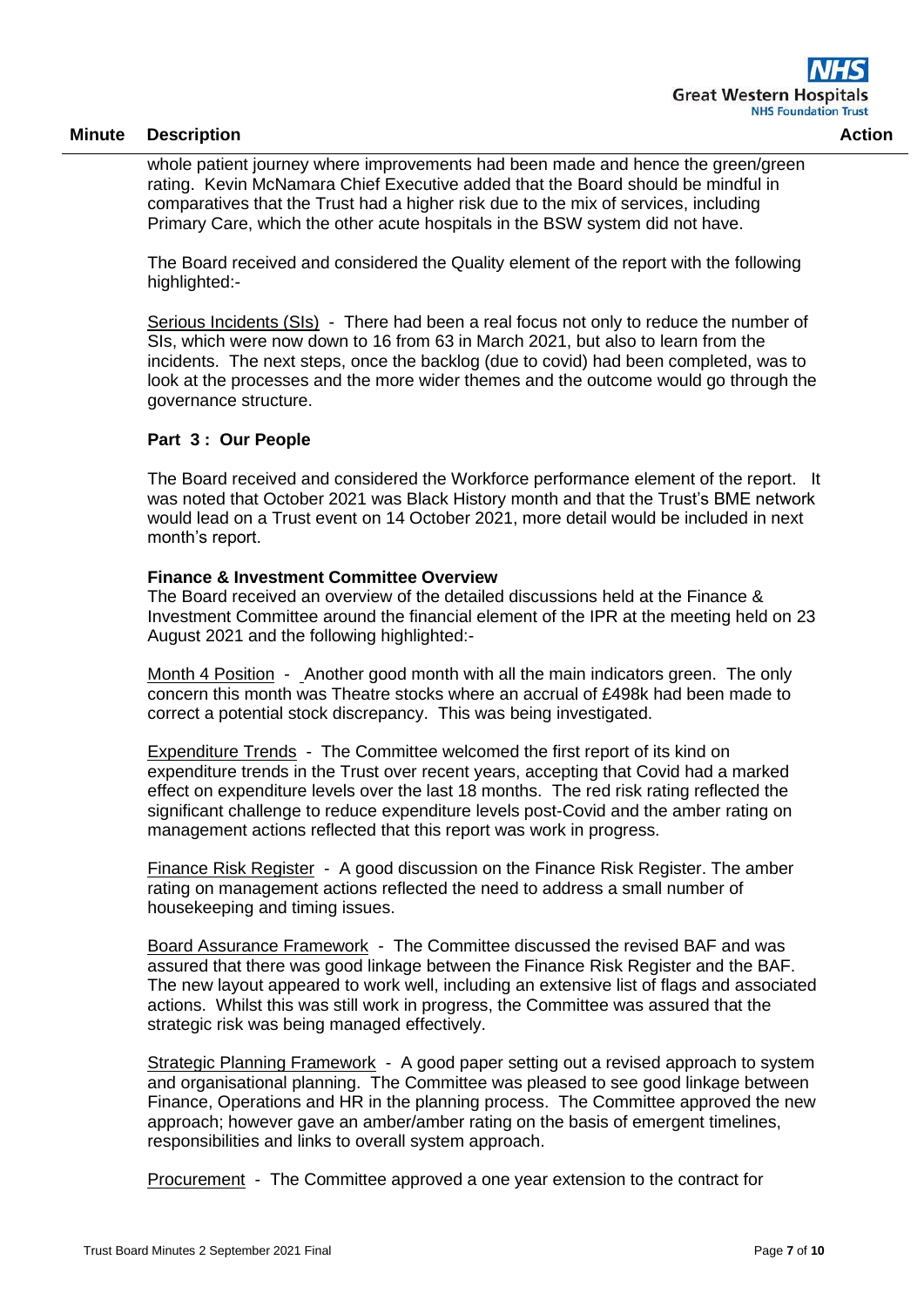outsourced diagnostic services to University Hospitals Southampton NHS FT.

Andy Copestake, Chair of FIC added that the two main concerns at the Committee were the significant challenge to reduce the deficit which was moving in the wrong direction year on year and the increasing cost index. It was noted that an updated driver report across the BSW system was due which would help with these concerns.

The Board received and considered the Use of Resource performance element of the report and the items highlighted included the Cost Improvement Programme (CIPs), capital spend and the planning process.

#### *RESOLVED*

- *(a) to review the IPR and the on-going plans to maintain and improve performance; and,*
- *(b) that maternity was a priority area in terms of funding and meeting the Ockenden recommendations.*

#### 163/21 **Mental Health Governance Committee Board Assurance Report**

The Board received an overview of the discussions held at the Mental Health Governance at the meeting held on 2 July 2021.

The risks were discussed and of particular note were those that the Trust were exposed to due to 3<sup>rd</sup> party organisations which included Deprivation of Liberty Safeguards (DoLs) – a future obligation for the Trust, and, Children and Mental Health Services (CAMHS) – a current state of demand vs capacity and one that was a national issue with the shortage of mental health beds.

Andy Copestake, Non-Executive Director asked why the impact on ED due to lack of mental health beds had only been raised informally with the BSW System. Lisa Cheek, Chief Nurse replied that there was no easy solution however concerns were being raised within the BSW system. Claire Thompson, Director of Improvement and Partnerships added that this would be part of transformation as an ICA and ICS to see how we work together across the organisations.

Faried Chopdat, Non-Executive Director commented that there were clear constraints in resources and finding new ways of working was a significant challenge and required a long term plan, in this context when would the assurance turn green. Lizzie Abderrahim, Chair of Mental Health Governance Committee replied that this would remain red for a considerable long time as there were real long standing structural issues and not ones that the Trust could address on its own. Lisa Cheek, Chief Nurse agreed however emphasised that the Trust were doing what was in its control in terms of right environment and right training for staff in all areas.

Further discussions followed on the issue which included funding, national context, AWP, and learning from other ICS regions.

One particular area of discussion was around priorities. Following a robust discussion the Board agreed that supporting mental health was a priority area.

#### **RESOLVED**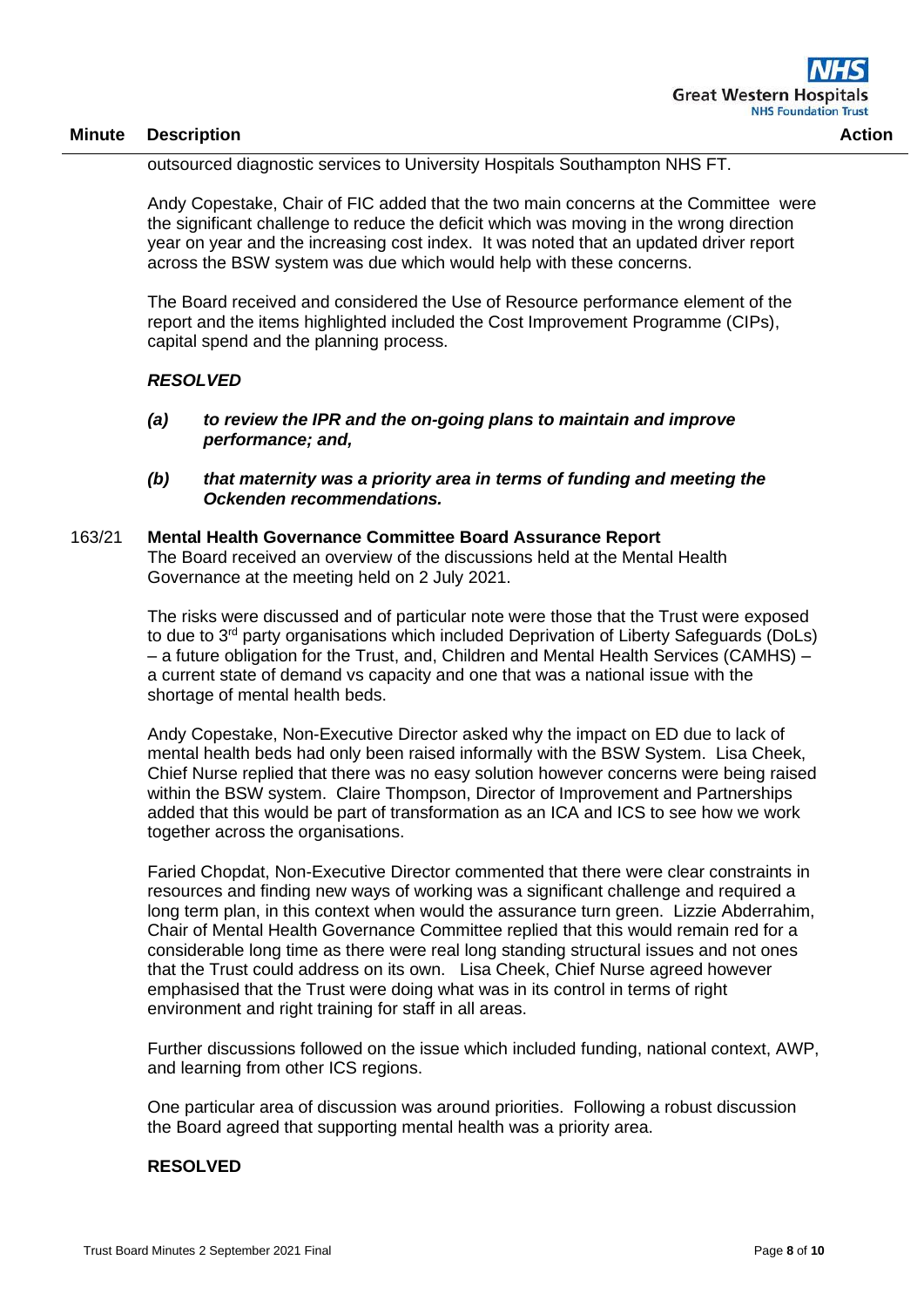#### *(a) to note the report; and,*

*(b) to support mental health as a priority area both in terms of locally and at a system level.*

#### 164/21 **Responsible Officer Annual Report**

The Board received and considered the Responsible Officer annual report which outlined the issues and actions that had taken place during 2020/21. Due to covid this report was not submitted in 2020. The following was highlighted:-

- Jon Westbrook the new Medical Director had completed the Responsible Officer training.
- Robust pre–employment tests were now in place with regard to locums with a connection to other trusts.
- The appraisal process covered all aspects of clinical practice not just at the Trust.
- The benefits of linking job planning with the appraisal process.

A discussion followed on further considerations for next year which included governance primary care, together with a further follow up through the Audit, Risk and Assurance Committee in terms of internal audit recommendations and register of interests. **Action : Medical Director** 

## **RESOLVED**

## **(a) to approve the Annual Responsible Officer Report for sign off by the Chair or Chief Executive.**

#### 165/21 **Equality, Diversity and Inclusion (EDI) Annual Report**

The Board received and considered the Equality, Diversity & Inclusion Annual Report which provided evidence of progress and achievements during the period. The following was highlighted:-

- The Trust focussed on both patient and work force EDI.
- Improved working within the BSW system.
- Strengthened links with community groups.
- Introduced a pilot mentoring programme.
- Refreshed the BAME network and launched the Differently Abled Network (formerly named the Disability Equality Network).
- Future work included taking the actions from the WRES and WDES.

A number of changes were proposed and agreed which included information around religion and belief, and adding primary care before publication.

Lizzie Abderrahim, Non-Executive Director commented that there had been a significant improvement in the production of the report and asked for some assurance that the role of ED&I Lead would continue as currently it was an interim post funded by Charitable Funds. Jude Gray, Director of HR replied that the intention was to submit a funding bid into the financial planning round to secure a substantive Lead for the future.

Faried Chopdat, Non-Executive Director asked if there was an overall governance body

JW